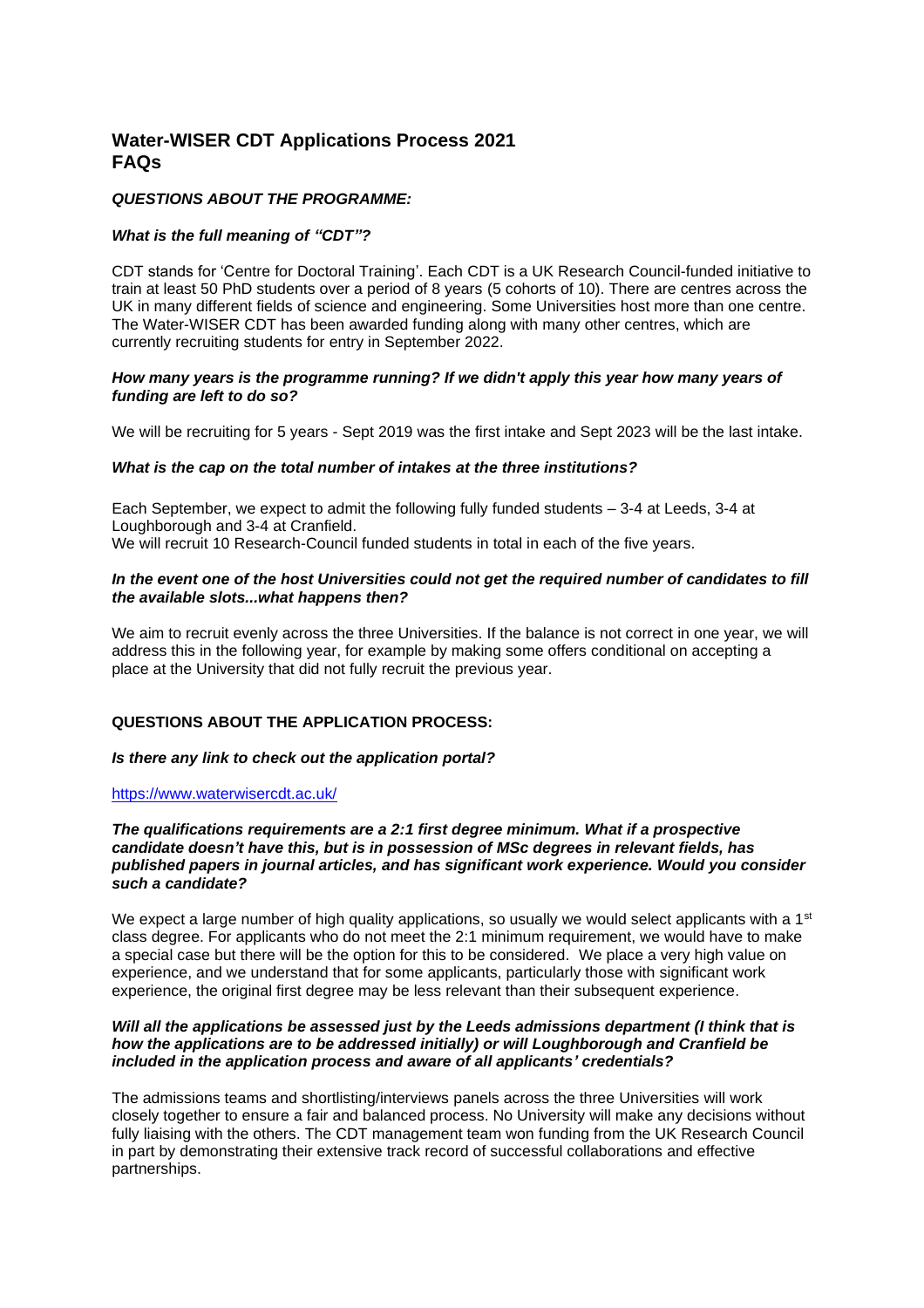#### *I am currently enrolled on a masters programme, planning to submit shortly - but graduation may not occur until the autumn. Will this cause a conflict of interest in terms of my application?*

No, this is normal. Please advise the admissions team of your situation, so that in this case we are aware that the MSc qualification will be late to arrive. Offers will be conditional on achieving a 2:i first degree minimum, and usually offers will not be conditional on achieving an MSc.

### *It seems that we will co-design the research proposal during the first year of the CDT programme, which is great! What is the level of detail of the research proposal expected at the application stage?*

On the current Leeds application website, a 'proposed research area' and a 'summary of research interests' are asked for. We suggest you combine these.

We expect applicants to provide up to 2 A4 pages explaining their likely research interests and/or project ideas, showcasing their relevant expertise and experience, and not least their ability to write a concise and effective personal statement.

The programme is designed so that applicants will spend the first part of the programme engaging with academics, industry and impact partners to co-create a proposal. The application statement is more about informing the admissions team about the kind of areas that the applicant may be most suited to, so that we can recruit a balanced, diverse intake of high-quality students.

### *Do you think is it necessary to find a supervisor before you apply for this PhD?*

No, there is no particular need to find a supervisor before applying. However, a high-quality applicant will have done significant research, and made contact with potential supervisors early on in the process, and this will inform their application statement.

### *If we have further questions, who should we speak to?*

Contact [j.mckay@leeds.ac.uk](mailto:j.mckay@leeds.ac.uk) (Water-WISER CDT manager) and/or [phd@engineering.leeds.ac.uk](mailto:phd@engineering.leeds.ac.uk) for the Leeds Doctoral College admissions team (this team monitors all applications for all CDTs at Leeds).

### *QUESTIONS FROM OVERSEAS STUDENTS:*

### *I'm an overseas (including EU) student. May I apply to this PhD program?*

Applications are open to both UK and overseas (including EU) fee rated applicants, however the number of full scholarship awards for international applicants is limited by UKRI (30% per academic year). Some additional places are also available for students who have their own funding. Due to limited places for international candidates, if the CDT cannot award you a place then you should try to obtain funding from other sources (e.g. a government/industry scholarship or Commonwealth Scholarship) to join the programme. You can then benefit from all the training activities and the cohort development.

If you need an offer letter of a place on the programme in order to apply for a scholarship, we will consider this in some cases. We are likely to have a high number of these applications (for offer letters only) which generates a large workload, so we cannot promise to address all these applications. If we give you an offer letter and you fail to get a scholarship at first, we can defer the offer to a following year. We can't allow people to join the programme late, unfortunately.

### *Is it possible to join the programme and largely do the research from one's home country?*

No, our students are expected to be resident in the UK for the four years of study with at least six months of hosted research at an impact partner in Year 3. We understand ATAS and VISA applications may cause a delayed arrival, but you must inform us if this is going to be case.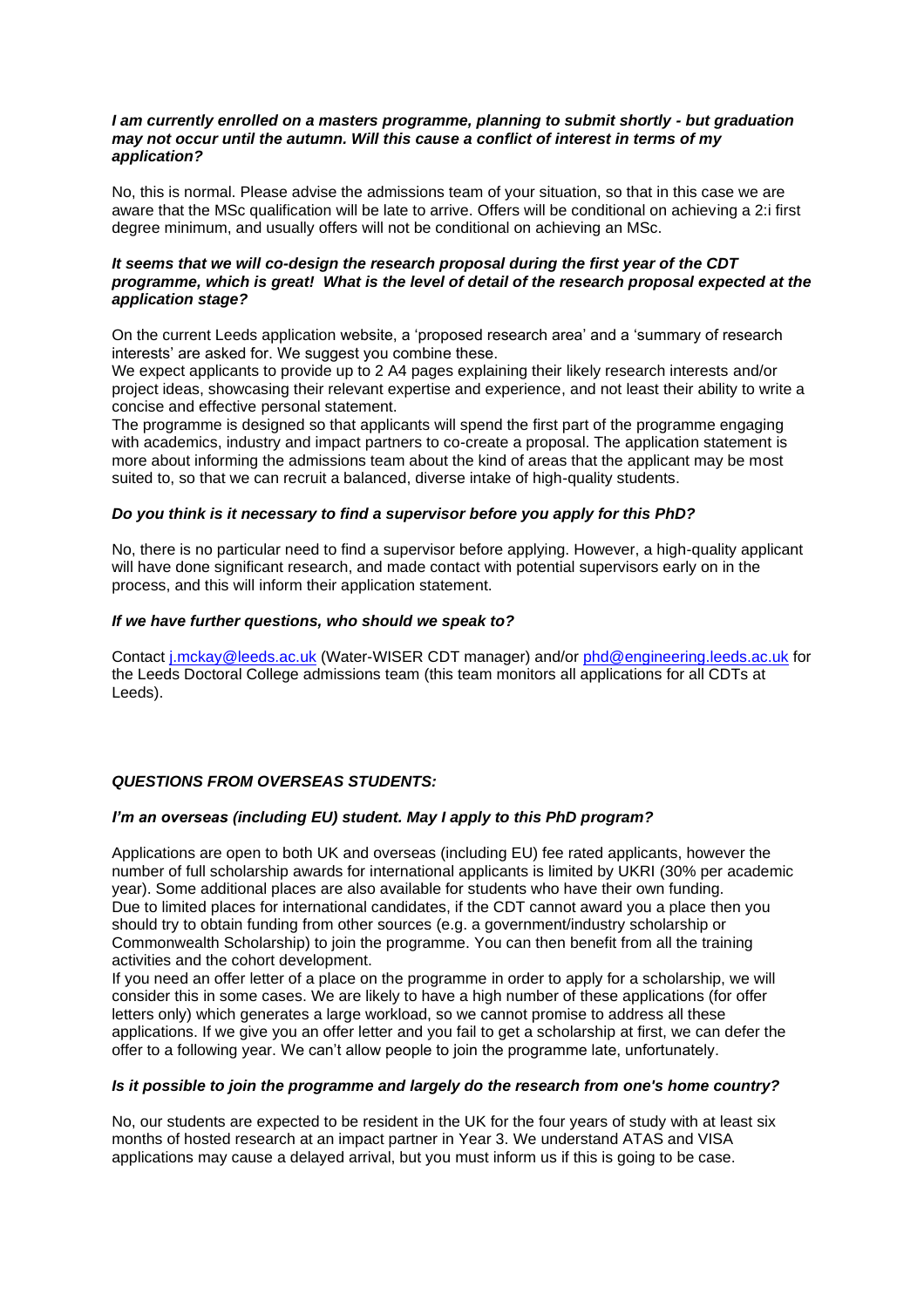### *Are there any requirements on language for those whose first language isn't English?*

Yes, you must pass the English Language requirements. You should check the language requirements on the various University websites. These will be standard for postgraduate study.

### *QUESTIONS ABOUT PART-TIME STUDY:*

#### *Is there any allowance for part time study, say 4 days a week?*

You can apply to study in the CDT programme on a formal part-time route. This would mean that your stipend would be paid pro-rata. University regulations stipulate that part-time = half-time, not 4 days a week.

Due to changes in circumstances, some students may need to reduce their study hours from full-time to part-time at some point during the programme. This is possible, with full justification, but bear in mind that part-time study at any point in the programme will mean that the student's stipend will be at a reduced rate (i.e. spread more thinly over the full time it takes to complete the PhD).

For those studying on the full-time route: according to our Equality, Diversity and Inclusion strategy, we will endeavour to accommodate student needs in terms of flexible working e.g. for those with childcare responsibilities. We will assess each request on a case-by-case basis.

Please note that the CDT ethos is such that cohorts of students will work together as a team, learning from, sharing with, and supporting each other. Students who want to work alone and at a distance will be less likely to pass through the shortlisting stage of the application process.

### *Is it possible to study part-time as an overseas student?*

Yes, as above, an overseas student can study part-time, but you would be required to be resident in the UK. The first year will require students to engage with the programme and cohort activities on campus on a regular basis.

### *QUESTIONS ABOUT THE FIRST YEAR OF THE PROGRAMME:*

### *The first year of the programme contains taught MSc modules. If one has an MSc, is it possible just to jump straight to year 2?*

No, this is not possible. The first year of the programme is mainly about bespoke training activities and PhD project development, and the MSc modules are a small part of this. For those interested in applying to the programme we can talk to you about crafting a module programme that builds up your skills in new areas - for example you may like to take a suite of courses that could build up your skills in GIS and big data... your choice of centre will determine what your first year training options are. Think of the first year as being a 'conversion' year that gets you to the point of being ready for a really hard hitting PhD in Year 2.

### *Say I decide to start the programme at one of the Universities. Would it be possible to move to another University at the beginning of the second year or later?*

Students will remain at their primary hosting institution throughout their four years of study. The primary supervisor for the PhD would therefore be from that University, however students would be able to choose a second PhD supervisor based at one of the other Universities. Students will not be able to re-locate.

### **QUESTIONS ABOUT PROJECT DEVELOPMENT:**